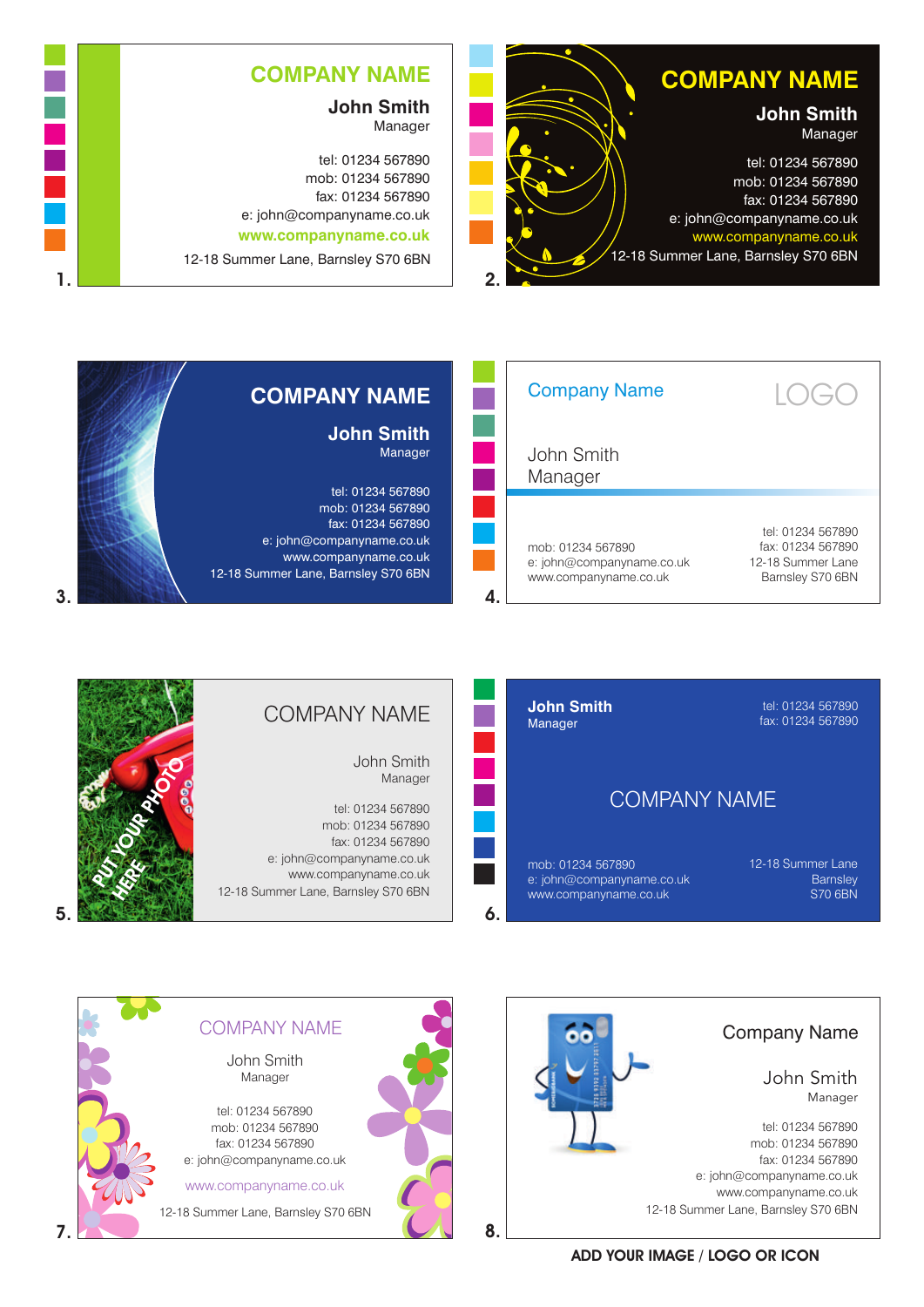







Company Name

tel: 01234 567890 mob: 01234 567890 fax: 01234 567890

John Smith Manager

e: john@companyname.co.uk www.companyname.co.uk

12-18 Summer Lane, Barnsley S70 6BN



13.